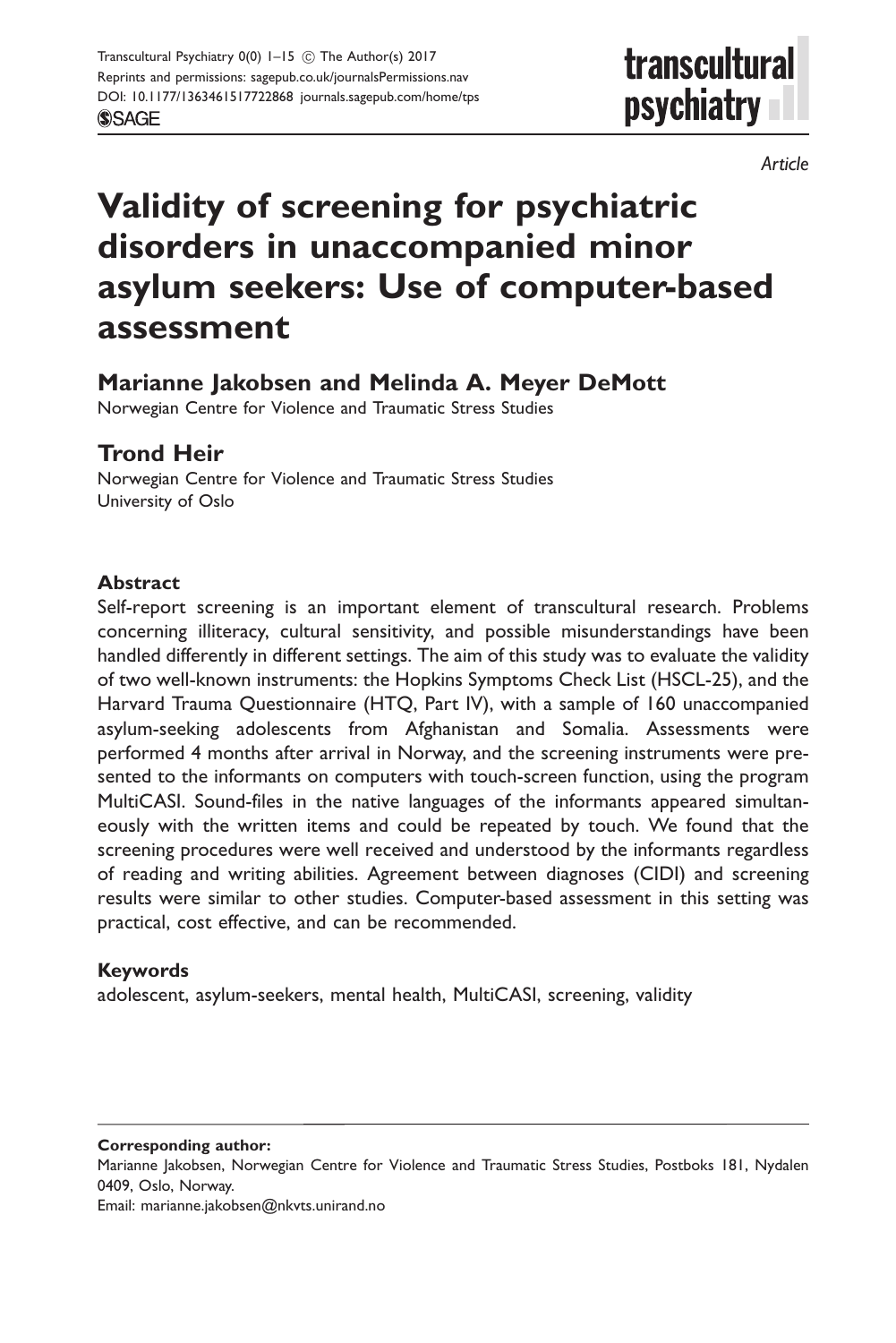## Introduction

Studies from different countries throughout the world have gradually expanded our knowledge about the complex life situations of asylum seekers and refugees. We know that they have a greater risk for developing mental health problems compared to the host populations and to other migrant populations (Bean, Derluyn, Eurelings-Bontekoe, Broekaert, & Spinhoven, 2007a). We also know that adverse life events, together with postmigration stressors, are important factors in the totality of burdens they have to endure (Silove, Sinnerbrink, Field, Manicavasagar, & Steel, 1997). Transcultural psychiatric research has sought to explore the universal cross-cultural use of psychiatric diagnostic categories while also making room for alternative explanations of misfortune, illness, and symptom expression (Wintrob, 2013). Diagnostic instruments, with cut-off values, have often been used for identification of persons who are at risk for developing a certain disease (Mollica, McDonald, Massagli, & Silove, 2004; Vervliet et al., 2014). The consistency and validity of these cut-off values depend, among other things, on how well scores reflect the underlying traits that are being measured.

A main topic in the field of cross-cultural research has been the prevalence of psychiatric disorders in relation to migration issues (Laban & van Dijk, 2013), and the quality of research has been improving over the years. Initiatives like the International Test Commission (International Test Commission, 2010) and the Translation Monitoring Form (van Ommeren et al., 1999) have been helpful in order to minimize the impact of cultural differences and establish cross-cultural equivalence on all levels of assessment. As a result of this, researchers can make meaningful comparisons of the prevalence, severity, and trajectories of universally known conditions between ethnic groups and over time (Achenbach, 2010). In spite of all these efforts, there are still several challenges connected to the cross-cultural assessment of psychiatric diagnoses, ranging from methodological issues to criterion validity.

Self-report instruments may be easy to administer, and less costly than clinical interviews, but the method is limited by the subject's ability to read and understand the items (van Ommeren, 2003). Self-report instruments are sometimes filled in by helpers or teachers in addition to the subjects themselves. This help often includes detailed explanations or reading and writing aid in cases of illiteracy (Bean et al., 2007a). In some of these cases one can hardly call the result ''self-report.'' Researchers sometimes solve this problem by excluding informants who cannot read and write on their own (Oppedal, Seglem, & Jensen, 2009). Others decide to treat all self-report instruments as if they are structured interviews and read them out loud to all informants in order to avoid differences in assessment procedures (Verduin, Scholte, Rutayisire, Busschers, & Stronks, 2014).

In an often cited article, Flaherty et al. (1988) proposed a ''stepwise validation for cross-cultural equivalence'' (p. 258). One of the five steps, called ''technical equivalence,'' refers to describing the exact method of assessment that is used and whether or not it produces the same kind of data in different settings.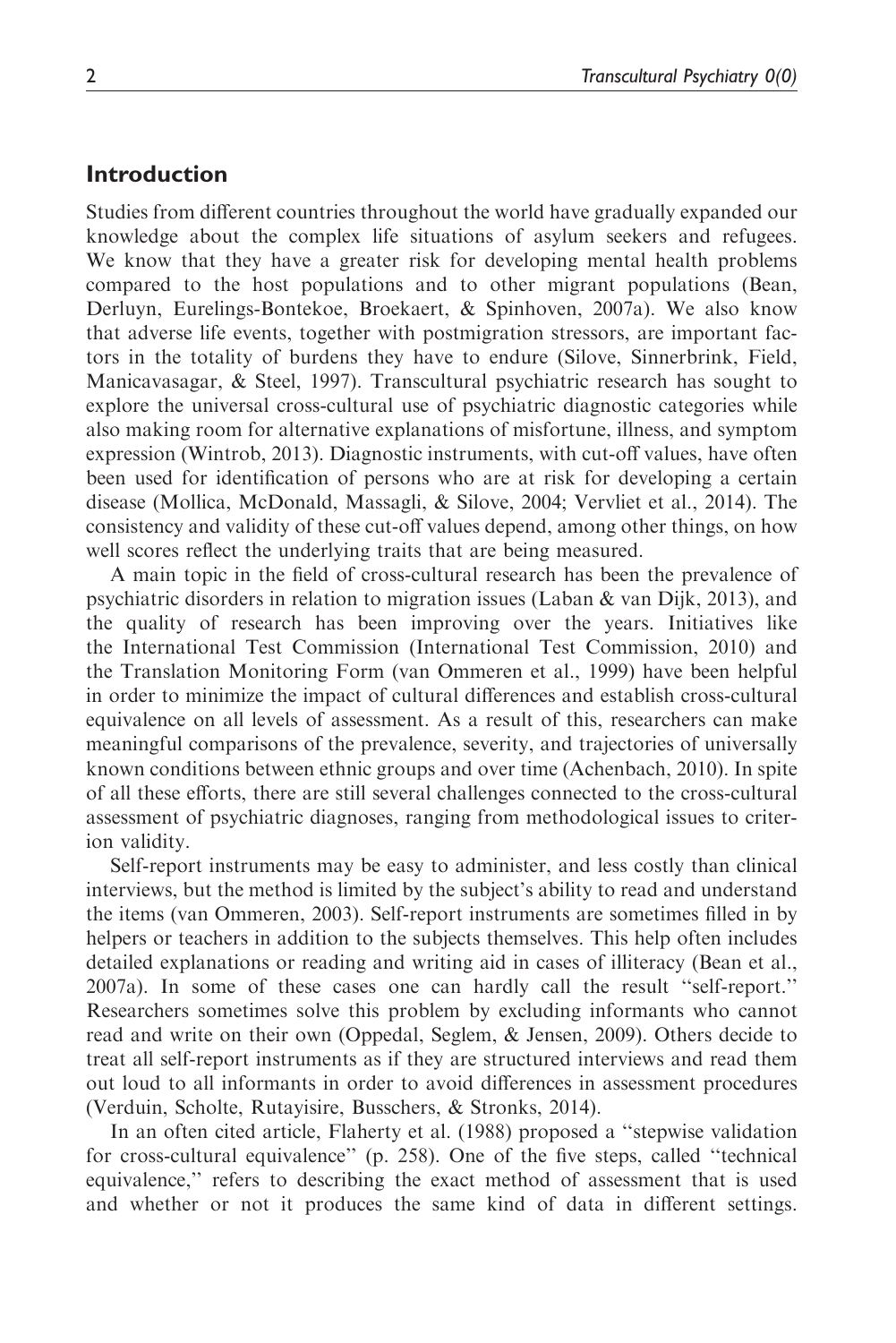Filling in a self-report instrument by oneself, with pencil and paper, may be different from receiving reading and writing aid from an interpreter and still different from doing it in a group setting. Literacy is a skill that research subjects master differently and it can be challenging to know where to draw the line between illiterate and literate in a concrete situation. How researchers deal with this is often not discussed in detail in publications and this makes it difficult to determine how the technical quality of the studies has been secured.

When describing the evaluation of technical equivalence, van Ommeren et al. (1999) emphasize the possible presence of unacceptable or offensive items in the psychometric instruments. They refer specifically to items about sensitive matters, such as sexual behaviour or the use of illegal drugs, and recommend rephrasing the items or sometimes deleting them. Even so, after local health workers and lay people have determined that the content and meaning of each remaining item is relevant to a new cultural setting, it may still be unacceptable to say some of these words out loud in the test situation. This can become a concern in studies that seek to determine the prevalence of psychiatric diseases, related to the use of cut-off values (Jakobsen, Johansen, & Thoresen, 2011). In a recent study with adult asylum seekers, our research group found that the screening instruments performed very differently in two subgroups with different language backgrounds. One likely explanation was that one of the groups had a high rate of illiteracy and had difficulties understanding the items, even when interpreters were present and rephrased the items. Another possible explanation was that informants underreported their symptoms when asked directly by the interpreters, because it was socially unacceptable for them to respond otherwise (Jakobsen et al., 2011).

To facilitate standardized data collection, mental health researchers have introduced computer-administered clinical rating scales (Kobak, Greist, Jefferson, & Katzelnick, 1996), and have gathered positive responses from participants who often prefer the computer for reporting about sensitive or illegal behaviours and symptoms (C. F. Turner et al., 1998). The Berlin Center for Torture Victims has taken this method further and developed a computer-based tool (Multilingual Computer Assisted Self-Interview [MultiCASI]) that can be used to present the same self-report instruments to a group of informants with several different languages (Knaevelsrud & Müller, 2008). Each item appears on the screen together with a sound-file that can be activated by touch. This reduces the problems connected to limited reading or writing skills (Hahn, Choi, Griffith, Yost, & Baker, 2011; Knaevelsrud, Wagner, Karl, & Müller, 2007) and makes it possible for informants to answer sensitive questions in private.

In the ongoing process of validation, the reliability of the instrument is important, but not sufficient to make inferences about prevalence rates (van Ommeren, 2003). If the instruments are to be used to screen subjects according to specific psychiatric illnesses, criterion validity must be established and the psychometric properties need to be evaluated against a more reliable diagnostic procedure (Switzer, Wisniewski, Belle, Dew, & Schultz, 1999). The relationship between the screening instruments and a diagnosis by independent health workers who are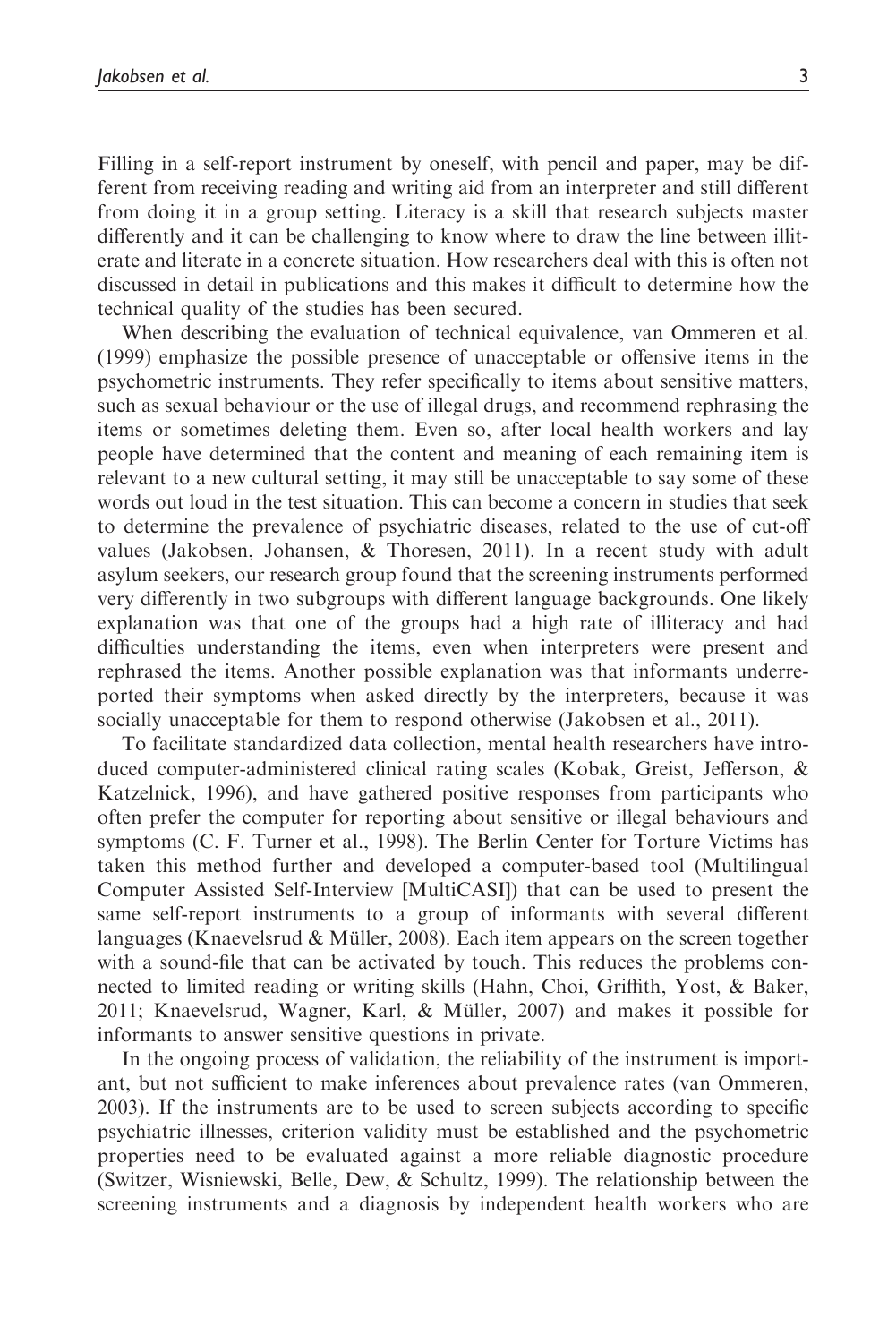trained in using a diagnostic interview can determine how well the instruments fit independent criteria for the same phenomena.

Several studies have examined the rates of psychological distress in different samples of refugee youth using self-report instruments with estimates of diagnostic ''caseness'' based on cut-off values from percentile-based estimates or from earlier studies (Bronstein, Montgomery, & Dobrowolski, 2012; Derluyn, Broekaert, Schuyten, & Temmerman, 2004; Heptinstall, Sethna, & Taylor, 2004; Hodes, Jagdev, Chandra, & Cunniff, 2008; Vervliet et al., 2014). Studies that both conduct diagnostic interviews and actually measure the possible agreement between screening and clinical diagnosis are sparse. Some report that the screening instruments used to identify probable psychiatric illness tend to overestimate the prevalence compared to the diagnostic procedures and give a higher estimate of caseness (Sandanger et al., 1998; S. W. Turner, Bowie, Dunn, Shapo, & Yule, 2003).

The aim of our study was to explore the criterion validity of some widely used self-screening instruments, the Hopkins Symptoms Check List (HSCL-25; Mollica et al., 1996) and the Harvard Trauma Questionnaire (HTQ, Part IV; Mollica et al., 1992), compared with psychiatric diagnoses on the basis of structured clinical interviews administered by trained clinicians. However, in an attempt to include informants regardless of reading and writing skills, we wanted to approach the testing procedures differently than in earlier refugee studies and administer the instruments by the use of MultiCASI. We also wanted to evaluate the feasibility of computer-based screening with a group of young asylum seekers with limited school background. To our knowledge, this is the first study of HSCL HTQ among refugee youth validated by clinical interviews.

## Materials and methodology

#### Participants

The population in this study were male unaccompanied asylum-seeking adolescents between ages 15 to 18, arriving in Norway between September 2009 and March 2011, mainly from Afghanistan and Somalia, speaking the languages Dari, Somali, and Pashto. Altogether, 216 adolescents were asked to participate and were given oral information with the aid of a translator. The information stressed the fact that the research had no link to the asylum process. Out of these, 204 adolescents decided to participate and returned the informed consent (94% response rate). Only one contact attempt was made for each individual and no payment was offered. Of these individuals, 160 agreed to be diagnosed with a Composite International Diagnostic Interview (CIDI; Robins et al., 1988) performed by trained clinicians 4 to 5 months after arrival. On the same day, they also completed a self-report screening for symptoms connected with mental health problems. The 160 adolescents that completed the diagnostic psychiatric interview (CIDI) had a mean self-reported age of 16.2 years. Only a minority reported that they were able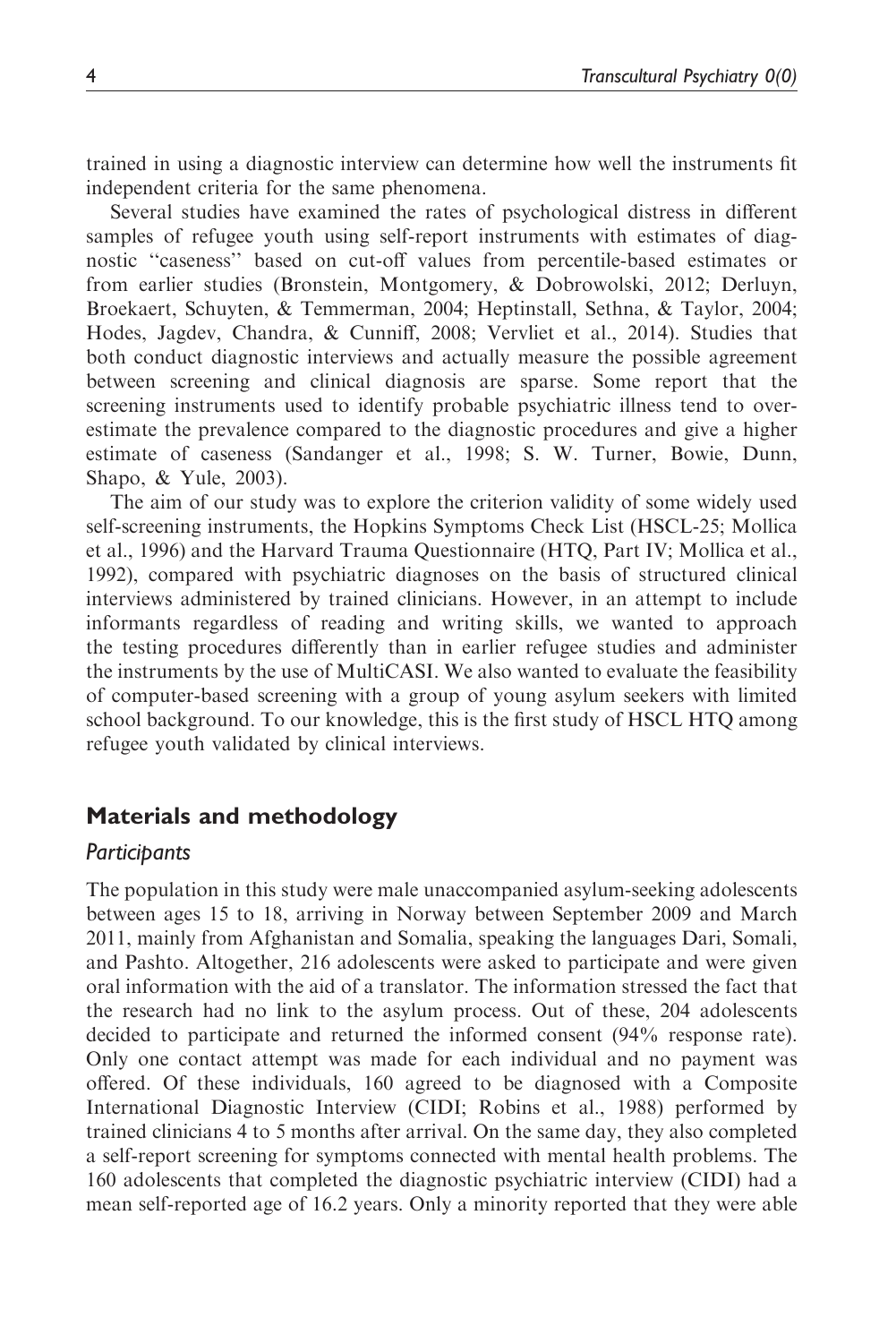|                            | Total<br>$n = 160$ | Somali<br>$n = 34$ | Dari<br>$n = 77$ | Pashto<br>$n = 46$ |
|----------------------------|--------------------|--------------------|------------------|--------------------|
| Age $(M)$                  | 16.2               | 16.7               | 16.0             | 16.2               |
| Education (M years)        | 4.2                | 5.2                | 4.4              | 2.7                |
| $% > 5$ years of education | 44%                | 53%                | 50%              | 24%                |
| Literate                   | 37%                | 54%                | 39%              | 19%                |

Table 1. Age and education of unaccompanied refugee minors in three language groups arriving in the host country  $(N = 160)$ .

to read and write in their own language. Less than half of the participants reported education of 5 years or more (see Table 1).

The Regional Medical Ethics Committee, South-East Norway approved this study. Informed consent was obtained from all participants.

#### **Measures**

Screening instruments included the Hopkins Symptom Checklist-25 (HSCL-25; Mollica et al., 1996), which is a self-administered questionnaire designed to measure anxiety and depression. The HSCL-25 has been validated in various clinical and community samples (Hollifield, Warner, & Lian, 2002; Silove et al., 1997). A version has also been applied in a number of refugee studies with minors (Bean, Derluyn, Eurelings-Bontekoe, Broekaert, & Spinhoven, 2007b; Bean, Eurelings-Bontekoe, Derluyn, & Spinhoven, 2004; Bronstein, Montgomery, & Ott, 2013). The translated HSCL versions used in our study were developed by Centrum 45 ([www.centrum45.nl\)](www.centrum45.nl). These are the same versions that were developed and validated in the study from Tammy Bean and coauthors (2004) referred to throughout this paper . They state that no written back-translations were done, but instead an oral item-by-item analysis, with trained interpreters, took place. The internal consistency (Cronbach's alpha) varied between .86 to .94 for the internalizing symptoms of the HSCL-25 in different language versions (Bean et al., 2007b).

A mean score greater than 1.75 on a range from 1 (not bothered) to 4 (extremely bothered) is thought to indicate ''clinically significant distress.'' However, different cut-off values have been used in different samples. Studies involving refugee adolescents have found that cut-off values of  $\geq 2.0$  indicated the possibility of a clinically meaningful condition (Bean et al., 2007a; Vervliet, 2013). The basis of this cut-off value was a division into percentiles in a population where no clinical diagnosis or standardized diagnostic interview was available (Bean et al., 2004).

The Harvard Trauma Questionnaire (HTQ; Mollica et al., 1992) is a comprehensive screening instrument that was developed to assess potentially traumatic experiences and posttraumatic symptoms in various cultural contexts. Its psychometric properties were first established in a highly traumatized clinical population,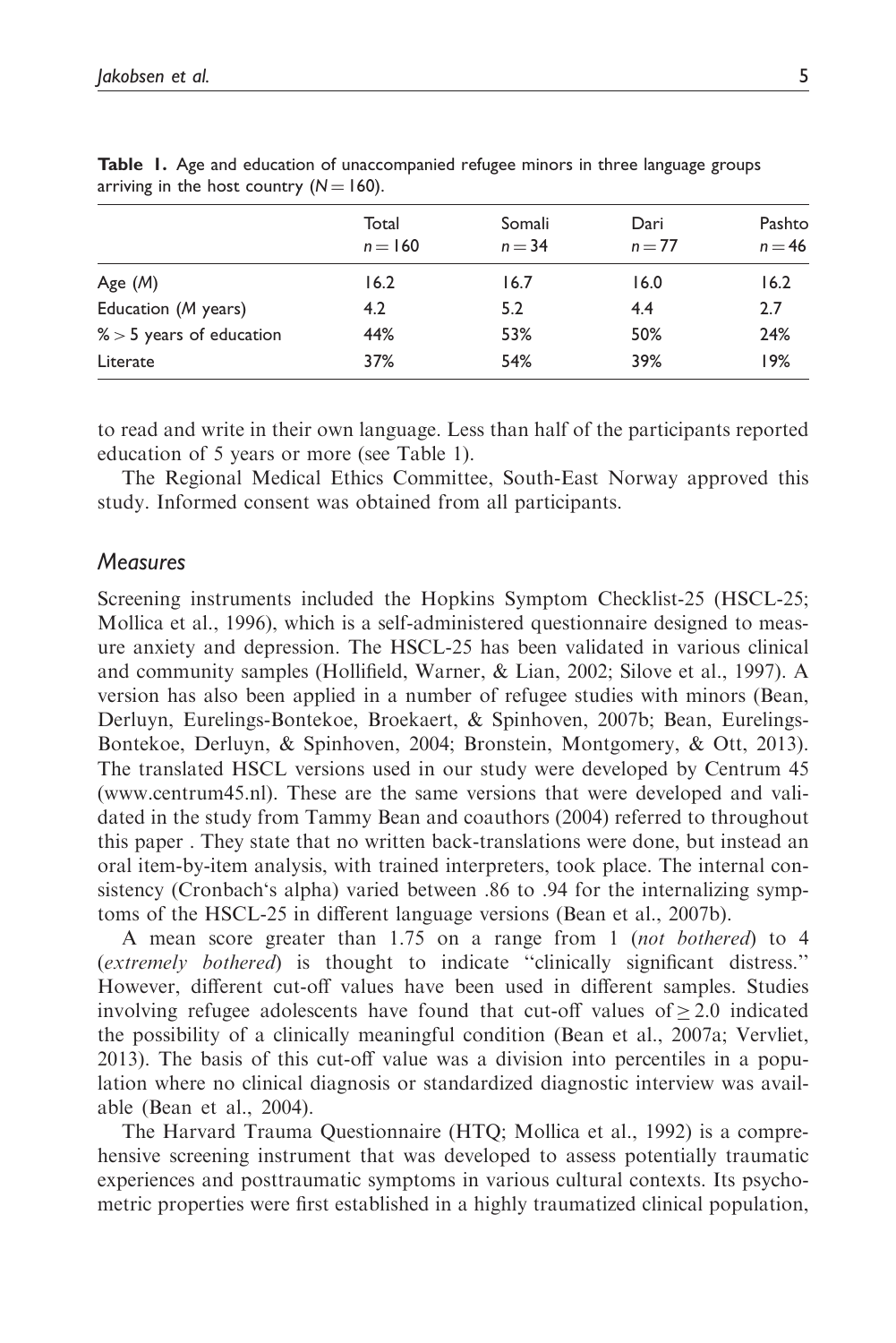but have also been used in larger community samples and with asylum-seeking adolescents (Hodes et al., 2008; Jones & Kafetsios, 2005).

Different cut-off values have been used in different studies (Jakobsen et al., 2011), but a cut-off value of  $\geq 2.0$  has been recommended to signal possible PTSD in a large nonclinical study (Silove et al., 2007).

The HTQ Part IV comprises 30 symptom items, of which the first 16 items constitute the Posttraumatic Symptom Scale (PTSS), a measure of symptoms of PTSD according to the DSM-IV (American Psychiatric Association [APA], 1994). Each symptom was related to the previous week's experiences and rated using a 4-point Likert scale ranging from 1 *(not at all)* to 4 *(extremely)*. The HTQ versions were obtained from earlier studies (Jakobsen et al., 2011; Kleijn, Hovens, & Rodenburg, 2001). All instruments had been translated by certified translators and reviewed by other professional interpreters. Cronbach's alpha for the PTSS in the samples varied from under .80 to .92. The criterion-validity results were mixed as the Somali group showed a very weak concordance between screening cases and diagnosed PTSD, probably because of weak reading skills.

The chosen screening instruments were combined into a single questionnaire using the program MultiCASI (Knaevelsrud  $&$  Müller, 2008). The items appeared one after the other on the screen along with alternative responses. The participants received the questionnaires in their native languages by using laptops with touchscreen function. All text had a sound-file connected to it that started as soon as the item appeared on the screen and the sound of each item could be activated by touch as many times as necessary. The test could be completed without any previous reading experience. Items could be skipped and left unanswered, but would then be repeated once more towards the end of the questionnaire. The first introduction of the computer-based self-screening was done shortly after arrival with one language group at a time. An interpreter was present with a maximum of three participants as they were instructed in how to use the touch screen. They were encouraged to ask clarifying questions as they answered the items, all in the same room, with earphones on, in order not to disturb each other. The results were transferred digitally to SPSS files.

The Composite International Diagnostic Instrument (CIDI) is a structured diagnostic interview that was developed by the World Health Organization in collaboration with the U.S. Mental Health Administration Task Force. Previous research has documented the reliability and validity of the interview (Wittchen et al., 1991). In this study, each person was interviewed using the modules for depression, anxiety, and PTSD in a fixed sequence. The category depression comprised the DSM-IV diagnoses: major depressive disorder, dysthymic disorder, and mood disorder with depressive features due to general medical condition. The category of anxiety comprised the DSM-IV diagnoses: agoraphobia, generalized anxiety disorder, social anxiety disorder, or panic disorder. The numbers and percentages are published elsewhere (Jakobsen, Meyer DeMott, & Heir, 2014).

The CIDI was administered 4 months after arrival to Norway, when all participants had prior experience of the screening procedure and could manage the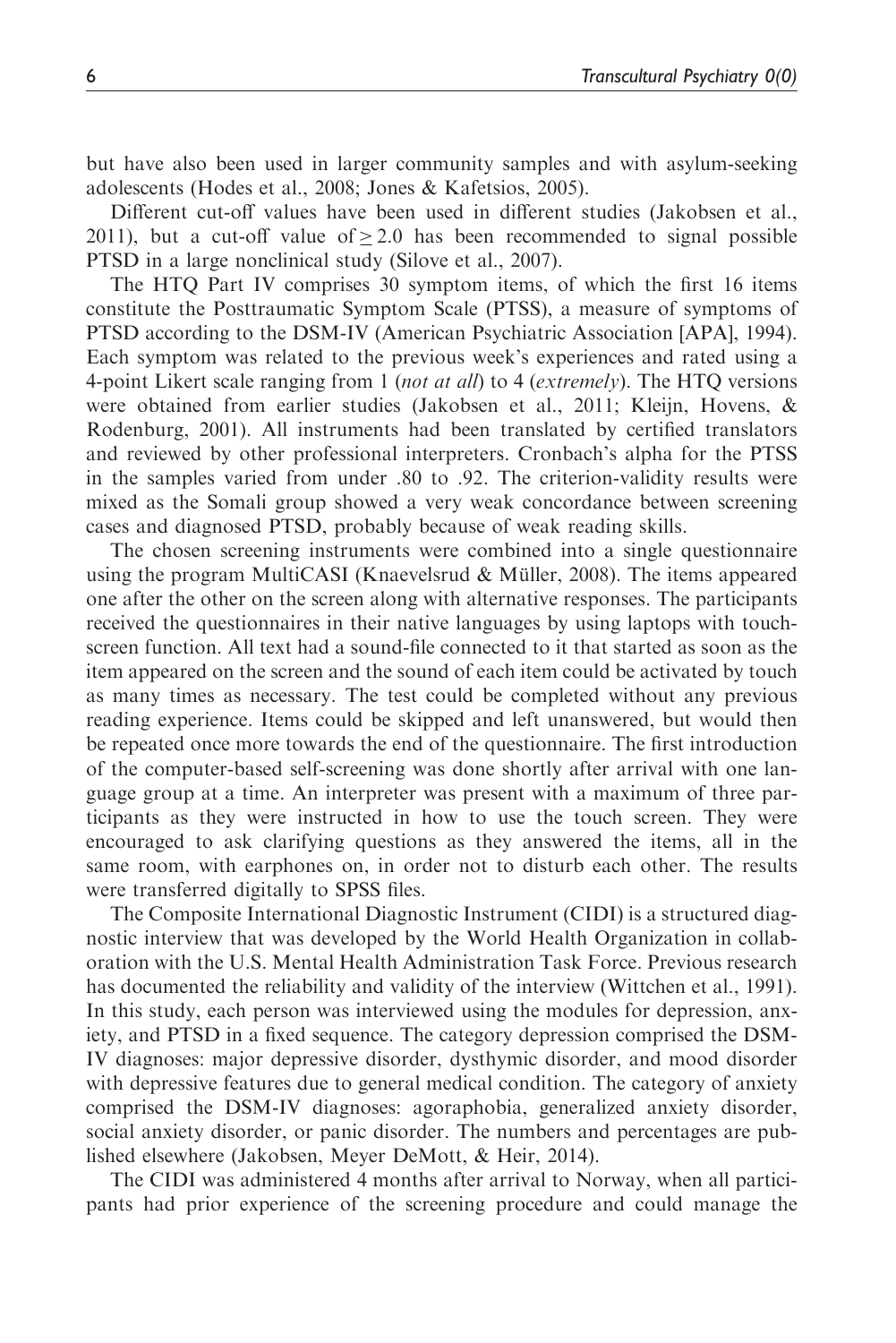computers without the aid of an interpreter. The CIDI interviews were performed by health professionals who were trained and certified in the use of CIDI and interpreters were present, either in person or by telephone, during the whole interview. In cases of doubt, the professionals discussed individual cases until consensus was reached.

#### **Results**

All participants completed the touch-screen assessment. Less than 1% of the items were left unanswered. The population consisted of 97 (60.6%) participants who were illiterate and 59 (36.9%) participants with sufficient reading abilities according to self-evaluation (missing/literacy not answered: 4[2.5%]). Calculations were done separately for these groups in order to investigate possible differences in internal consistency of the scales between the participants who only had an auditory understanding of the items and the participants who could both read and listen during the assessment.

Internal reliability assessed by Cronbach's alpha for the HSCL-25 was .94 and for the PTSS-16 was .89, in the whole study population. Data from the literate group  $(n = 59)$  yielded a Cronbach's alpha of .96 for the HSCL-25 and .91 for the PTSS-16. Comparative data from the illiterate group  $(n = 97)$  were: HSCL-25, .93 and PTSS-16, .88.

## Validation

Self-report measurements, using a cut-off value of  $\geq 2.0$  for all three screening instruments, identified anxiety in 80 (51.0%) cases and depression in 80 (51.0%) cases according to the respective parts of HSCL-25. Posttraumatic stress was estimated in 97 (60.2%) of the cases, according to PTSS-16. The CIDI interviews, however, found a considerable lower rate of psychiatric morbidity (Jakobsen et al., 2014). The most prevalent diagnosis was posttraumatic stress disorder (PTSD), that was present in 48 (30.6%) of the cases. Depression was diagnosed in 26  $(16.3\%)$  and anxiety disorder in 13  $(8.1\%)$  of the cases.

According to the CIDI, the screening instruments had high sensitivity for all three diagnostic categories (see Table 2). Specificity, however, was .53 or lower when using a cut-off value of 2.0 for all scales. Calculating separate values for the three main language groups in the sample gave mixed results, but with the same main pattern of high sensitivity and low specificity (see Table 3). Exceptions were the screenings for anxiety and PTSD in the Somali group, which provided more precise results. Receiver operating characteristic (ROC) curves were calculated for each of the three diagnostic categories. The prevalence of anxiety disorder according to the CIDI interviews was 8.1%. The ROC curve gave the following area under curve for anxiety: .81. We examined the coordinates, looking for the best fit for this population, using the 10 items usually related to anxiety. This was achieved with a cut-off value of 2.17, and resulted in a sensitivity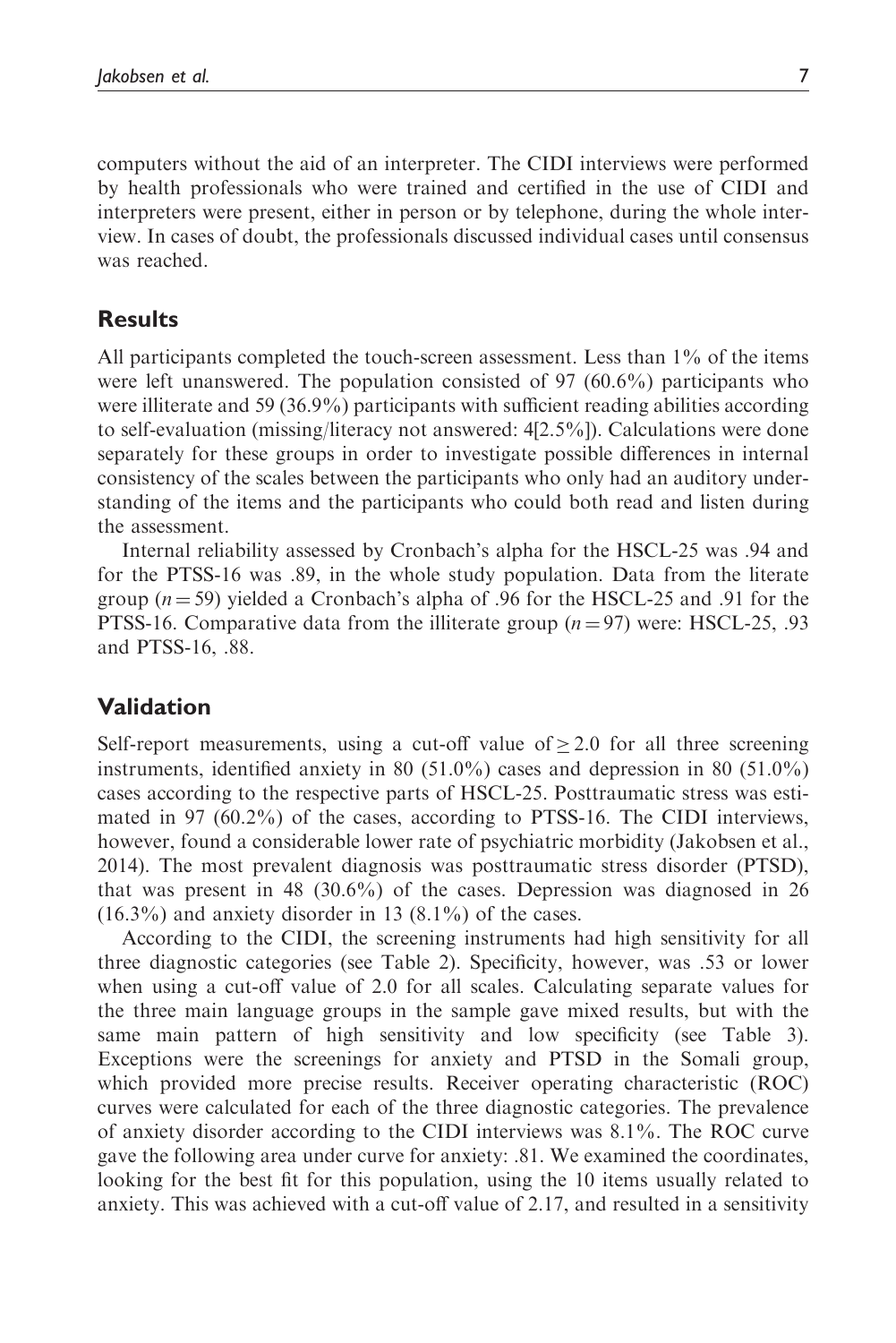|               | HSCL 15 | HSCL 10 | PTSS 16 |  |
|---------------|---------|---------|---------|--|
| Depression    |         |         |         |  |
| Sensitivity   | 0.75    |         |         |  |
| Specificity   | 0.53    |         |         |  |
| <b>PPV</b>    | 0.23    |         |         |  |
| <b>NPV</b>    | 0.53    |         |         |  |
| Anxiety       |         |         |         |  |
| Sensitivity   |         | 0.92    |         |  |
| Specificity   |         | 0.53    |         |  |
| PPV           |         | 0.15    |         |  |
| <b>NPV</b>    |         | 0.53    |         |  |
| <b>PTSD</b>   |         |         |         |  |
| Sensitivity   |         |         | 0.87    |  |
| Specificity   |         |         | 0.44    |  |
| <b>PPV</b>    |         |         | 0.48    |  |
| <b>NPV</b>    |         |         | 0.44    |  |
| Any diagnosis |         |         |         |  |
| Sensitivity   | 0.69    | 0.68    | 0.83    |  |
| Specificity   | 0.62    | 0.61    | 0.53    |  |
| PPV           | 0.56    | 0.55    | 0.71    |  |
| <b>NPV</b>    | 0.53    | 0.61    | 0.53    |  |
|               |         |         |         |  |

Table 2. Agreement between screening instruments and CIDI diagnosis of depression, anxiety, and PTSD in unaccompanied refugee minors  $(N = 160)$ .

Note. CIDI: Composite International Diagnostic Interview; HSCL 15: Hopkins Symptom Checklist (only the 15 items representing depressive symptoms); HSCL 10: Hopkins Symptom Checklist (only the 10 items representing anxiety symptoms); PTSS 16: Posttraumatic Stress Scale, identical with the first 16 items from Harvard Trauma Questionnaire, Part IV; PPV: positive predictive value is the proportion of patients with positive test results who are correctly diagnosed; NPV: negative predictive value is the proportion of patients with negative test results who are correctly diagnosed.

of .92, and a specificity of .69. Overall diagnostic efficiency for anxiety disorder was .56.

The prevalence of depressive disorder according to the CIDI interviews was 16.3%. According to the ROC curve, the best fit using the 15 items for depression was also achieved with a cut-off value of 2.17. This gave a sensitivity of .71 and a specificity of .66. ROC area for depression was .75. Overall diagnostic efficiency for depression was .57.

The prevalence of PTSD according to the CIDI interviews was 30.6%. For the PTSS-16 scale, a best fit was achieved with a cut-off value of 2.23. This score gave a sensitivity of .80 and specificity of .64. ROC for PTSD: .75. Overall diagnostic efficiency for PTSD was .59.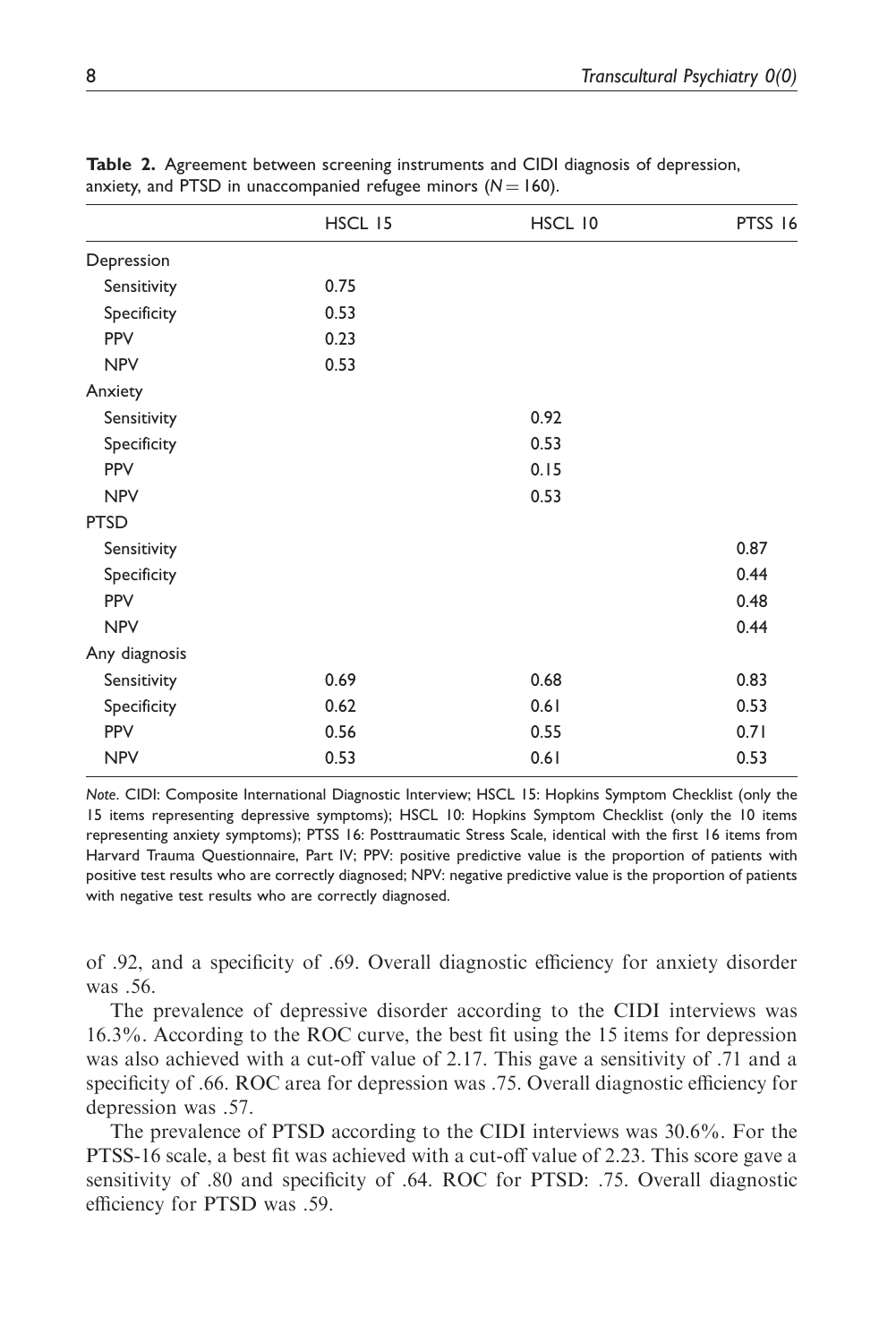|                           | Somali<br>$n = 34$ | Dari<br>$n = 77$ | Pashto<br>$n = 46$ |
|---------------------------|--------------------|------------------|--------------------|
|                           |                    |                  |                    |
| HSCL 15 and depression    |                    |                  |                    |
| Sensitivity               | 0.50               | 0.83             | 0.67               |
| Specificity               | 0.77               | 0.38             | 0.59               |
| <b>PPV</b>                | 0.13               | 0.20             | 0.29               |
| <b>NPV</b>                | 0.77               | 0.38             | 0.20               |
| HSCL 10 and anxiety       |                    |                  |                    |
| Sensitivity               | 1.00               | 1.00             | 0.75               |
| Specificity               | 0.90               | 0.39             | 0.50               |
| <b>PPV</b>                | 0.50               | 0.10             | 0.13               |
| <b>NPV</b>                | 0.90               | 0.39             | 0.50               |
| PTSS 16 and PTSD          |                    |                  |                    |
| Sensitivity               | 0.82               | 0.91             | 0.75               |
| Specificity               | 0.82               | 0.28             | 0.52               |
| <b>PPV</b>                | 0.69               | 0.37             | 0.36               |
| <b>NPV</b>                | 0.82               | 0.28             | 0.52               |
| HSCL 25 and any diagnosis |                    |                  |                    |
| Sensitivity               | 0.67               | 0.78             | 0.65               |
| Specificity               | 1.00               | 0.51             | 0.67               |
| <b>PPV</b>                | 1.00               | 0.53             | 0.58               |
| <b>NPV</b>                | 1.00               | 0.51             | 0.67               |
|                           |                    |                  |                    |

Table 3. Agreement between screening instruments and CIDI in subsamples of unaccompanied refugee minors.

Note. CIDI: Composite International Diagnostic Interview; HSCL 15: Hopkins Symptom Checklist (only the 15 items representing depressive symptoms); HSCL 10: Hopkins Symptom Checklist (only the 10 items representing anxiety symptoms); PTSS 16: Posttraumatic Stress Scale, identical with the first 16 items from Harvard Trauma Questionnaire, Part IV; PPV: positive predictive value is the proportion of patients with positive test results who are correctly diagnosed; NPV: negative predictive value is the proportion of patients with negative test results who are correctly diagnosed.

## **Discussion**

In this study, we found that young asylum-seeking participants were able to complete the computer-based assessment by themselves, regardless of how they rated their own reading and writing abilities or how many years of formal school they had. There were almost no missing items and few complaints about the questionnaire being too long or too difficult to understand.

Overall, our experience with the HSCL-25 and PTSS, two widely known screening instruments, administered with the use of MultiCASI was encouraging insofar that the approach was easy to administer and overall cost-effective. Exporting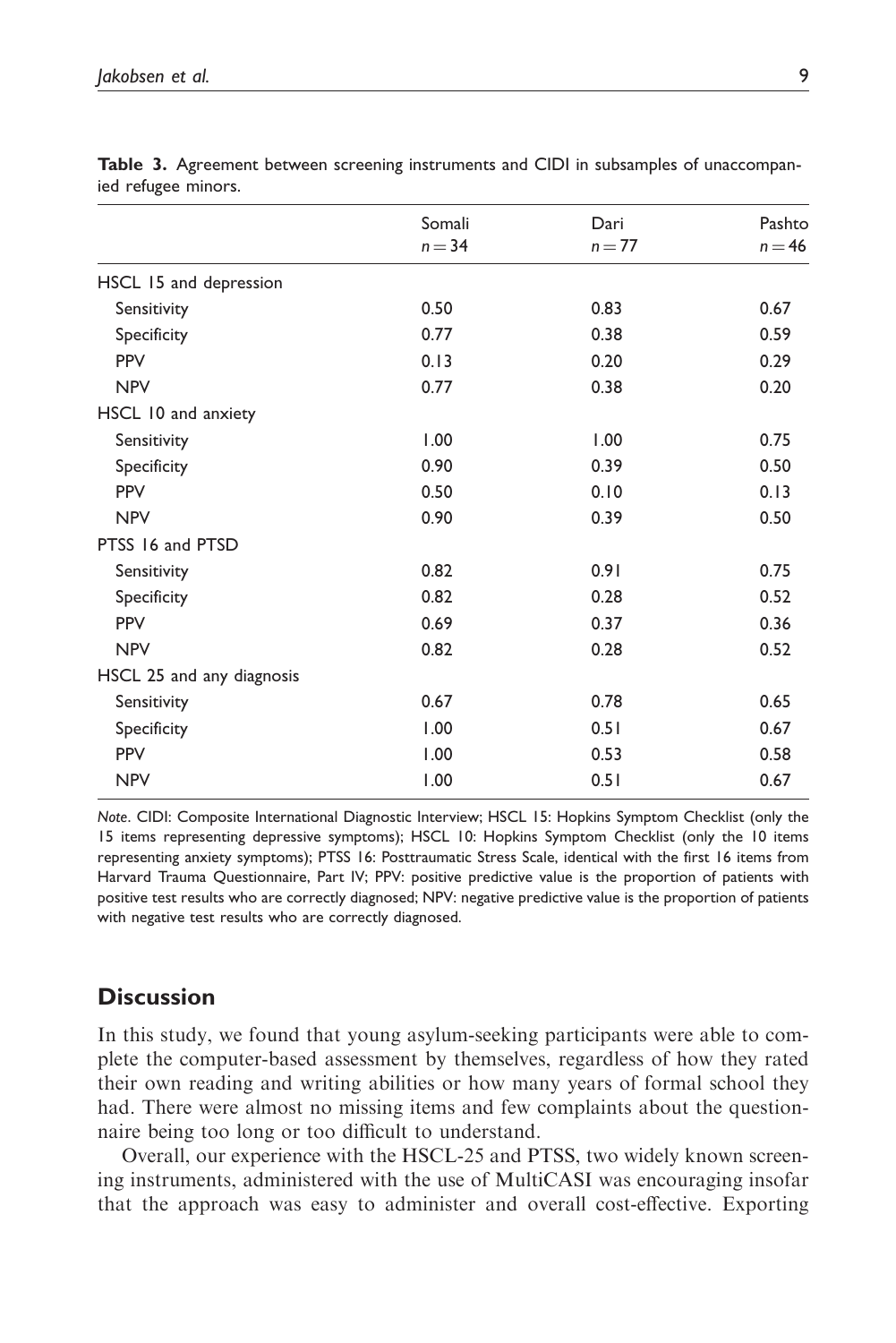results directly to the statistics program was easy and saved time. Cronbach's alpha for the HSCL-25 was .94 for the whole group, which is similar or better than earlier studies, and strengthens our impression that this testing method was well received by our population. The reliability tests focusing on results from the subjects with low literacy gave very acceptable results and give further support to the usefulness of the MultiCASI technology.

The need for interpreters was minimal. We used interpreters at the introduction of the testing in order to make sure that the instructions were understood, but answering items at the time of the validation study was done privately because informants had been through the assessment procedure at least once and, regardless of reading abilities, were able to answer the questions without the aid of an interpreter. One implication of this is that comparison between tests at different points in time would be quite reliable, since the wording of each item would remain identical.

Inconsistent results in all areas of research may result from variations in sampling or procedures. Misunderstandings and other technical difficulties also can introduce systematic error. Since so many studies rely on ''written'' self-rating, there is reason to believe that the subjects that participate in self-report studies are either among those confident in their own reading and writing abilities or they have been given a lot of guidance in the process. While this can be viewed as a reasonable strategy for minimizing errors in assessment, it can also introduce new inconsistencies. The validity of ad hoc translations during testing is uncertain, since the wording may vary from one setting to another, while the researcher, who usually does not know the language, has no ability to identify and correct the variation. It is difficult to know what impact this problem may have had on the results of earlier studies. In the worst case scenario, misunderstandings may lead to unreliable results.

#### Limitations

The study sample was recruited from adolescent asylum seekers who arrived in Norway over a period of 2 years. Refugee areas of origin vary over time and thus, our results may not be representative for populations of refugees from other parts of the world. Also, the specific cut-off values were derived from the best fit for this nonclinical sample and may not be appropriate in another situation such as a clinical setting.

The strength of this study is the use of structured diagnostic interviews with trained health professionals and the unlimited use of time and interpreters. The recruitment procedures provided a representative sample of refugee minors from the chosen countries. We employed widely used translated instruments from different sources, where the recommended procedures for cross-cultural adaptation not necessarily had been documented. This makes it easier to compare our results with earlier studies, but may also explain some of the weak agreement between screening instruments and diagnoses.

The self-report instruments were completed by the informants themselves, regardless of literacy, with the MultiCASI method. There was no need to exclude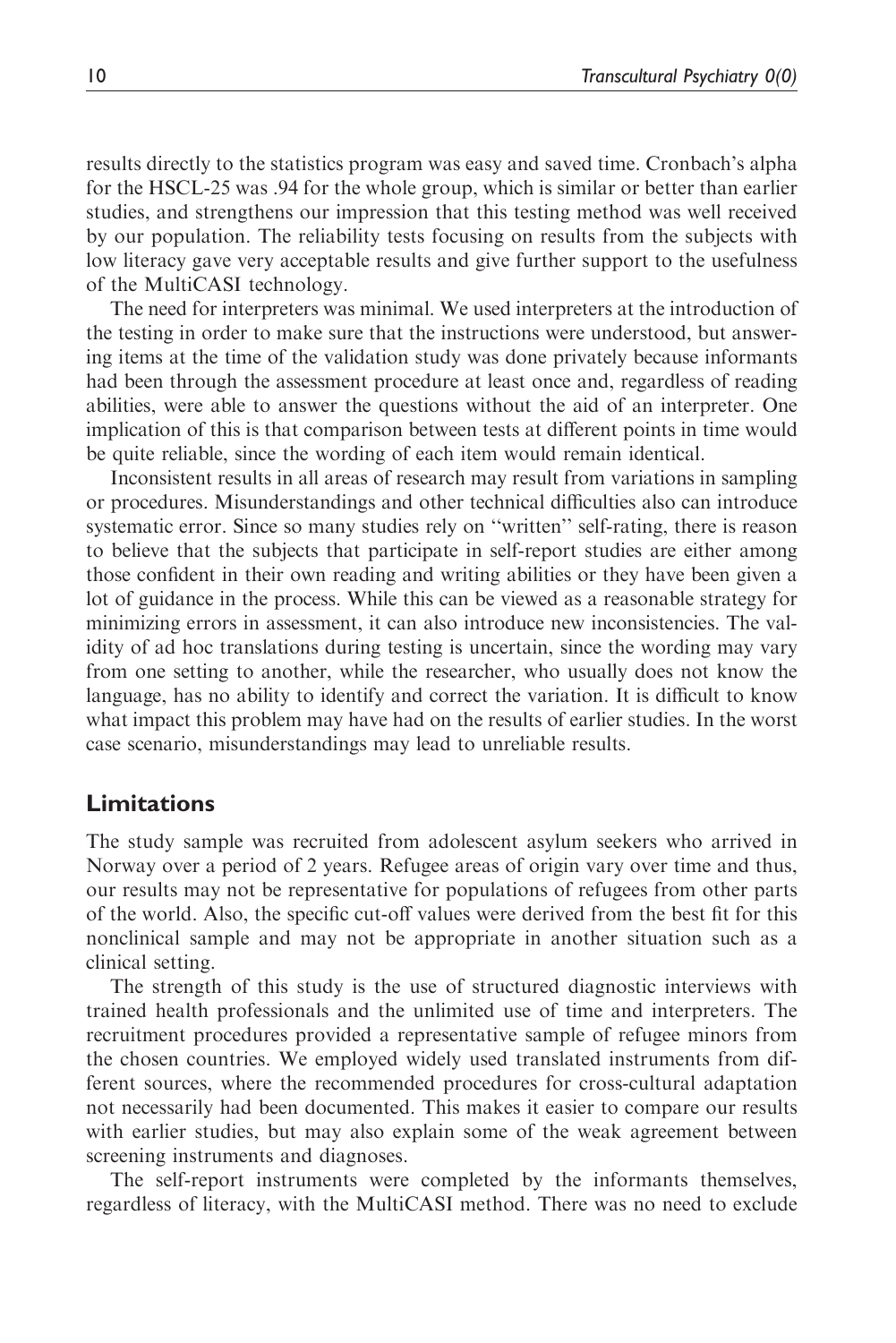subjects with low literacy or treat them differently than other participants. We believe that this improved the validity of the testing procedure.

The life situation of the participants together with the distance, both physically and culturally, from their countries of origin, gave us limited access to objective data concerning their backgrounds. The informants themselves were the only source of information, and the clinical assessments may have been influenced by inaccurate data. However, the health professionals performing the CIDI interviews were all experienced clinicians who had worked extensively with refugees using interpreters and this likely improved the validity of the diagnostic procedures.

## Conclusion

Refugee adolescents are known to encounter numerous risk factors that can cause psychological distress, including exposure to violence and multiple losses. In this study we compared the results from computer-based psychiatric symptom screening with structured diagnostic interviews in a nonclinical sample of adolescents. The diagnostic precision of the instruments, using a cut-off value of 2.0, was comparable to other studies based on paper-and-pencil screening. Results from the Somali group were even more precise. We also found that raising the cut-off value improved the diagnostic precision in this sample. In this respect, the participants resembled a clinical sample, more than a nonclinical sample (Mollica et al., 1992).

Using the same screening instruments for research across populations and societies can facilitate comparison. At the same time, if clinicians and researchers around the world are to assess their populations and share the results, they need to know that the available instruments are evidence-based, and validated. A precise understanding of the language used for assessment is a basic condition for highquality research. Validation of research measures is an ongoing process, and our experience suggests that computer-based testing, with touch screen and sound-files, can be an important methodological step forward.

#### Acknowledgements

A special thanks to Liv Berit Løken for her care and assistance with all aspects of the data collection, Lars Erik Eide Johansen for his assistance with the diagnostic interviews, to our very skilled interpreters, and to all the young participants.

#### Declaration of Conflicting Interests

The author(s) declared no potential conflicts of interest with respect to the research, authorship, and/or publication of this article.

#### Funding

The author(s) disclosed receipt of the following financial support for the research, authorship, and/or publication of this article: This study was partially funded by the Norwegian Directorate of Immigration.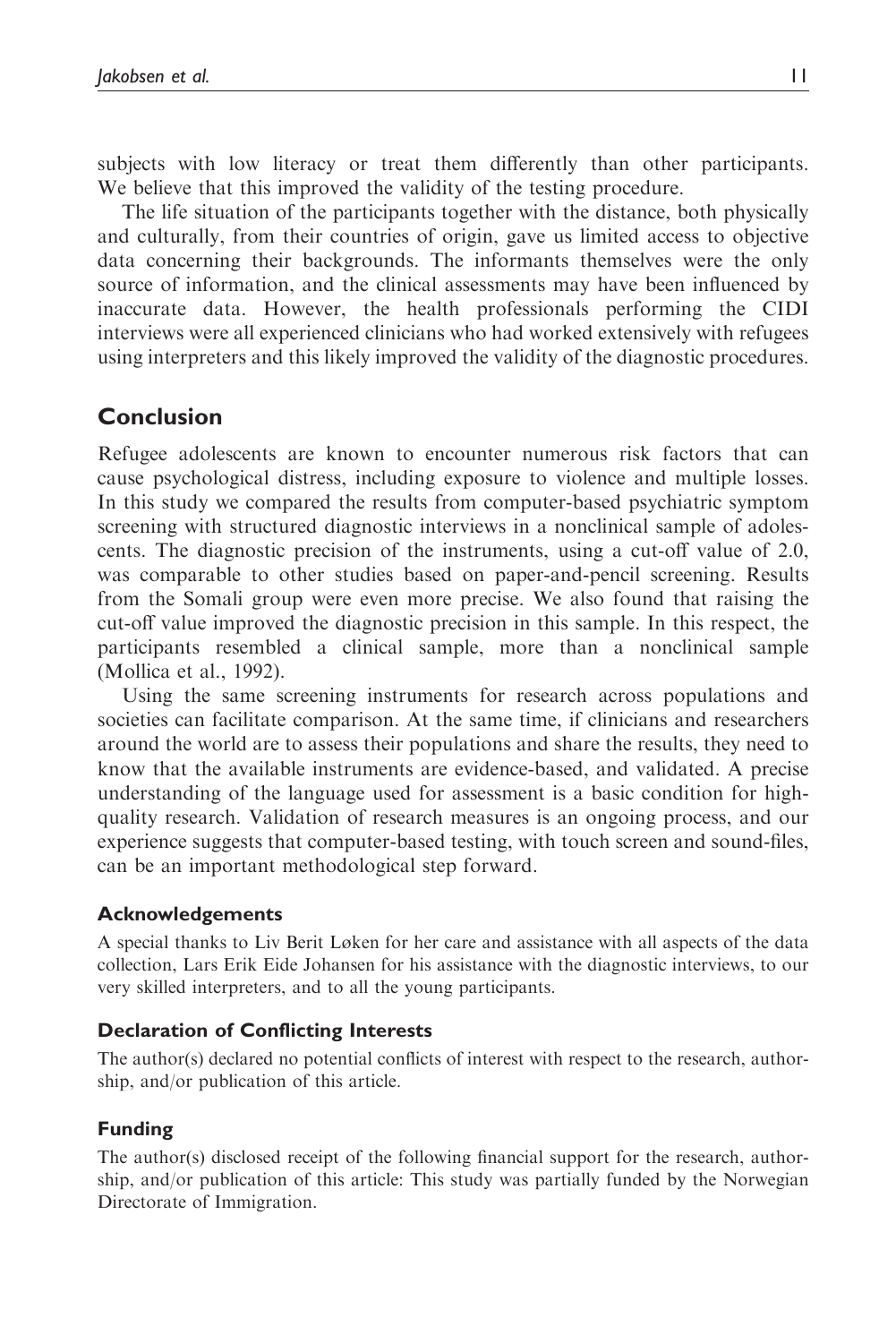#### **References**

- Achenbach, T. M. (2010). Multicultural evidence-based assessment of child and adolescent psychopathology. Transcultural Psychology, 47, 707–726.
- American Psychiatric Association (APA). (1994). Diagnostic and statistical manual of mental disorders (4th ed.). Washington, DC: Author.
- Bean, T., Derluyn, I., Eurelings-Bontekoe, E., Broekaert, E., & Spinhoven, P. (2007a). Comparing psychological distress, traumatic stress reactions, and experiences of unaccompanied refugee minors with experiences of adolescents accompanied by parents. The Journal of Nervous and Mental Disease, 195, 288–297.
- Bean, T., Derluyn, I., Eurelings-Bontekoe, E., Broekaert, E., & Spinhoven, P. (2007b). Validation of the multiple language versions of the Hopkins Symptom Checklist-37 for refugee adolescents. Adolescence, 42, 51–71.
- Bean, T., Eurelings-Bontekoe, E., Derluyn, I., & Spinhoven, P. (2004). *Hopkins Symptom* Checklist-37 for Adolescents (Hscl-37a): User's manual. Oegstgeest, the Netherlands: Centrum '45.
- Bronstein, I., Montgomery, P., & Dobrowolski, S. (2012). PTSD in asylum-seeking male adolescents from Afghanistan. Journal of Traumatic Stress, 25(5), 551–557.
- Bronstein, I., Montgomery, P., & Ott, E. (2013). Emotional and behavioural problems amongst Afghan unaccompanied asylum-seeking children: Results from a large-scale cross-sectional study. European Child & Adolescent Psychiatry, 22(5), 285–294.
- Derluyn, I., Broekaert, E., Schuyten, G., & Temmerman, E. D. (2004). Posttraumatic stress in former Ugandan child soldiers. Lancet, 363, 861–863.
- Flaherty, J. A., Gaviria, M., Pathak, D., Mitchell, T., Wintrob, R., Richman, J. A., & Birz, S. (1988). Developing instruments for cross-cultural psychiatric research. The Journal of Nervous and Mental Disease, 176(5), 257–263.
- Hahn, E. A., Choi, S. W., Griffith, J. W., Yost, K. J., & Baker, D. W. (2011). Health Literacy Assessment Using Talking Touchscreen Technology (Health LiTT): A new item response theory-based measure of health literacy. Journal of Health Communication, 16, 150–162. doi:10.1080/10810730.2011.605434
- Heptinstall, E., Sethna, V., & Taylor, E. (2004). PTSD and depression in refugee children: Associations with pre-migration trauma and post-migration stress. *European Child &* Adolescent Psychiatry, 13, 373–380.
- Hodes, M., Jagdev, D., Chandra, N., & Cunniff, A. (2008). Risk and resilience for psychological distress amongst unaccompanied asylum seeking adolescents. Journal of Child Psychology and Psychiatry, 49, 723–732.
- Hollifield, M., Warner, T. D., & Lian, N. (2002). Measuring trauma and health status in refugees: A critical review. JAMA, 288, 611–621.
- International Test Commission. (2005). Guidelines for translating and adapting tests. Retrieved from [http://www.intestcom.org/files/guideline\\_test\\_adaptation.pdf](http://www.intestcom.org/files/guideline_test_adaptation.pdf)
- Jakobsen, M., Johansen, L. E., & Thoresen, S. (2011). The validity of screening for posttraumatic stress disorder and other mental health problems among asylum seekers from different countries. Journal of Refugee Studies, 24, 171-186.
- Jakobsen, M., Meyer DeMott, M. A., & Heir, T. (2014). Prevalence of psychiatric disorders among unaccompanied asylum-seeking adolescents in Norway. Journal of Clinical Practice & Epidemiology in Mental Health, 10, 53–58.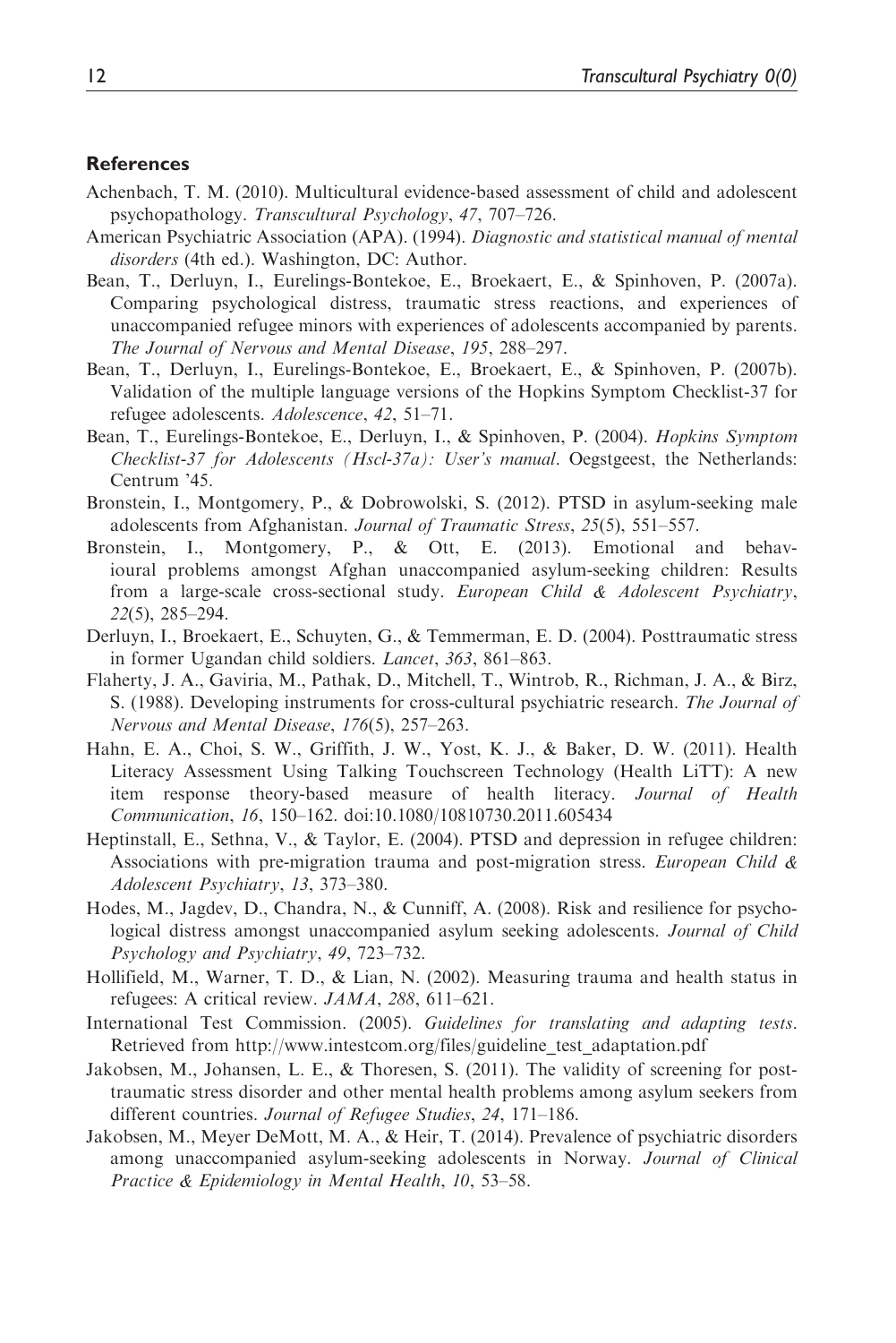- Jones, L., & Kafetsios, K. (2005). Exposure to political violence and psychological wellbeing in Bosnian adolescents: A mixed method approach. Clinical Child Psychology and Psychiatry, 10(2), 157–175.
- Kleijn, W. C., Hovens, J. E., & Rodenburg, J. J. (2001). Posttraumatic stress symptoms in refugees: Assessments with the Harvard Trauma Questionnaire and the Hopkins Symptom Checklist-25 in different languages. Psychological Reports, 88, 527–532.
- Knaevelsrud, C., & Müller, J. (2008). MultiCASI: Multilingual Computer Assisted Self Interview. Berlin, Germany: Springer.
- Knaevelsrud, C., Wagner, B., Karl, A., & Müller, J. (2007). New treatment approaches: Integrating new media in the treatment of war and torture victims. Torture, 17(2), 67–78.
- Kobak, K. A., Greist, J. H., Jefferson, J. W., & Katzelnick, D. J. (1996). Computer-administered clinical rating scales. Psychopharmacology, 127, 291–301.
- Laban, C. G., & van Dijk, R. (2013). Main topics in transcultural psychiatric research in the Netherlands during the past decade. *Transcultural Psychiatry, 50(6), 792–816*.
- Mollica, R. F., Caspi-Yavin, Y., Bollini, P., Truong, T., Tor, S., & Lavelle, J. (1992). The Harvard Trauma Questionnaire: Validating a cross-cultural instrument for measuring torture, trauma, and posttraumatic stress disorder in Indochinese refugees. The Journal of Nervous and Mental Disease, 180, 111–116.
- Mollica, R. F., McDonald, L. S., Massagli, M. P., & Silove, D. M. (2004). Instructions and guidance on the utilization of the Harvard Program in Refugee Trauma's versions of the Hopkins Symptom Checklist-25 (HSCL-25) and the Harvard Trauma Questionnaire (HTQ). Harvard Program in Refugee Trauma. Manual available at [http://hprt-cam](http://hprt-cambridge.org)[bridge.org](http://hprt-cambridge.org)
- Mollica, R., Whyshak, G., de Marneffe, D., Tu, B., Yang, T., Khuon, F., ...Lavelle, J. (1996). Hopkins Symptom Checklist 25(HSCL-25): Manual Cambodian, Laotian and Vietnamese versions. Torture, (Suppl. 1), 35–42.
- Oppedal, B., Seglem, K. B., & Jensen, L. (2009). Avhengig og selvstendig. Enslige mindreårige flyktningers stemmer i tall og tale [Dependent and independent. Unaccompanied refugee minors' voices in numbers and speech]. Oslo, Norway: Norwegian Institute of Public Health.
- Robins, L. N., Wing, J., Wittchen, H. U., Helzer, J. E., Babor, T. F., & Burke, J. (1988). The Composite International Diagnostic Interview. Archives of General Psychiatry, 45, 1069–1077.
- Sandanger, I., Moum, T., Ingebrigtsen, G., Dalgard, O. S., Sørensen, T., & Bruusgaard, D. (1998). Concordance between symptom screening and diagnostic procedure: The Hopkins Symptom Checklist-25 and the Composite International Diagnostic Interview. Social Psychiatry and Psychiatric Epidemiology, 33, 345–354.
- Silove, D. M., Manicavasagar, V., Mollica, R. F., Thai, M., Khiek, D., Lavelle, J., & Tor, S. (2007). Screening for depression and PTSD in a Cambodian population unaffected by war: Comparing the Hopkins Symptom Checklist and Harvard Trauma Questionnaire with the Structured Clinical Interview. The Journal of Nervous and Mental Disease, 195, 152–157.
- Silove, D. M., Sinnerbrink, I., Field, A., Manicavasagar, V., & Steel, Z. (1997). Anxiety, depression and PTSD in asylum seekers: Associations with pre-migration trauma and post-migration stressors. British Journal of Psychiatry, 170, 351–357.
- Switzer, G. E., Wisniewski, S. R., Belle, S. H., Dew, M. A., & Schultz, R. (1999). Selecting, developing, and evaluating research instruments. Social Psychiatry and Psychiatric Epidemiology, 34, 399–409.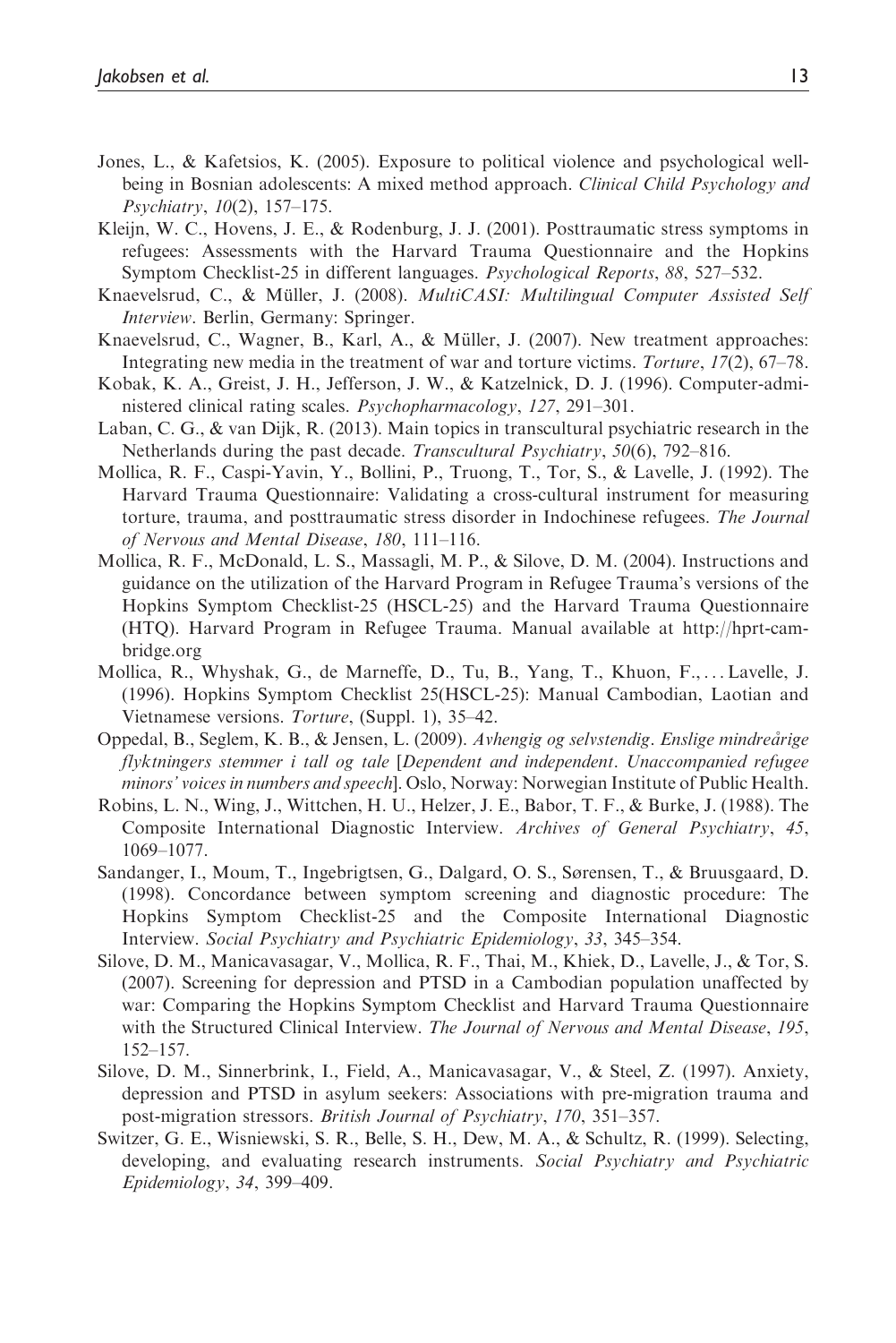- Turner, C. F., Ku, L., Rogers, S. M., Lindberg, L. D., Pleck, J. H., & Sonenstein, F. L. (1998). Adolescent sexual behavior, drug use, and violence: Increased reporting with computer survey technology. Science, 280, 867-873.
- Turner, S. W., Bowie, C., Dunn, G., Shapo, L., & Yule, W. (2003). Mental health of Kosovan Albanian refugees. British Journal of Psychiatry, 182, 444–448.
- Van Ommeren, M. (2003). Validity issues in transcultural epidemiology. The British Journal of Psychiatry, 182, 376–378.
- Van Ommeren, M., Sharma, B., Thapa, S., Makaju, R., Prasain, D., Bhattarai, R., & de Jong, J. (1999). Preparing instruments for transcultural research: Use of the Translation Monitoring Form with Nepali-speaking Bhutanese refugees. Transcultural Psychiatry, 36, 285–301.
- Verduin, F., Scholte, W. F., Rutayisire, T., Busschers, W. B., & Stronks, K. (2014). The validation of a social functioning questionnaire in an African postconflict context. Transcultural Psychiatry, 51, 228–246.
- Vervliet, M. (2013). The trajectories of unaccompanied refugee minors: Aspirations, agency and psychosocial well-being (Unpublished doctoral thesis). Ghent University, Gent, Belgium.
- Vervliet, M., Meyer DeMott, M. A., Jakobsen, M., Broekaert, E., Heir, T., & Derluyn, I. (2014). The mental health of unaccompanied refugee minors on arrival in the host country. Scandinavian Journal of Psychology, 55, 33–37.
- Wintrob, R. (2013). Reflections on current research and future challenges in cultural psychiatry. Transcultural Psychiatry, 50(6), 765-768.
- Wittchen, H. U., Robins, L. N., Cottler, L. B., Sartorius, N., Burke, J. D., & Regier, D. (1991). Cross-cultural feasibility, reliability and sources of variance of the Composite International Diagnostic Interview (CIDI). British Journal of Psychiatry, 159, 645–653.

Marianne Jakobsen, MD, has been a researcher at the Norwegian Centre for Violence and Traumatic Stress Studies (NKVTS) since 2004. Before this she worked as a psychiatrist in an outpatient clinic in Oslo, specializing in traumatized refugees and asylum seekers. She is currently writing a doctoral thesis based on the study described in this article. Her published works focus on assessment in transcultural research. Another main theme is trauma-focused psychotherapy with different adult populations, including torture victims and other traumatized refugees.

Melinda A. Meyer DeMott, PhD, is the Director and cofounder of the Norwegian Institute for Expressive Arts Therapy (EXA). She has also been a senior researcher with NKVTS since 2004, with refugee mental health as her main topic. She is also Professor and Program Director of Expressive Arts in Conflict Transformation and Peace Building at EGS, Switzerland and is a researcher and project leader at the University College of South East Norway. Dr Meyer DeMott has made three documentary films about EXA and refugees and written several articles.

Trond Heir, MD, PhD, is a senior researcher in the Norwegian Centre for Violence and Traumatic Stress Studies (NKVTS), and a Professor of Psychiatry in the Institute of Clinical Medicine at the University of Oslo. Dr. Heir studies traumarelated mental health problems with several different populations in Norway. He is